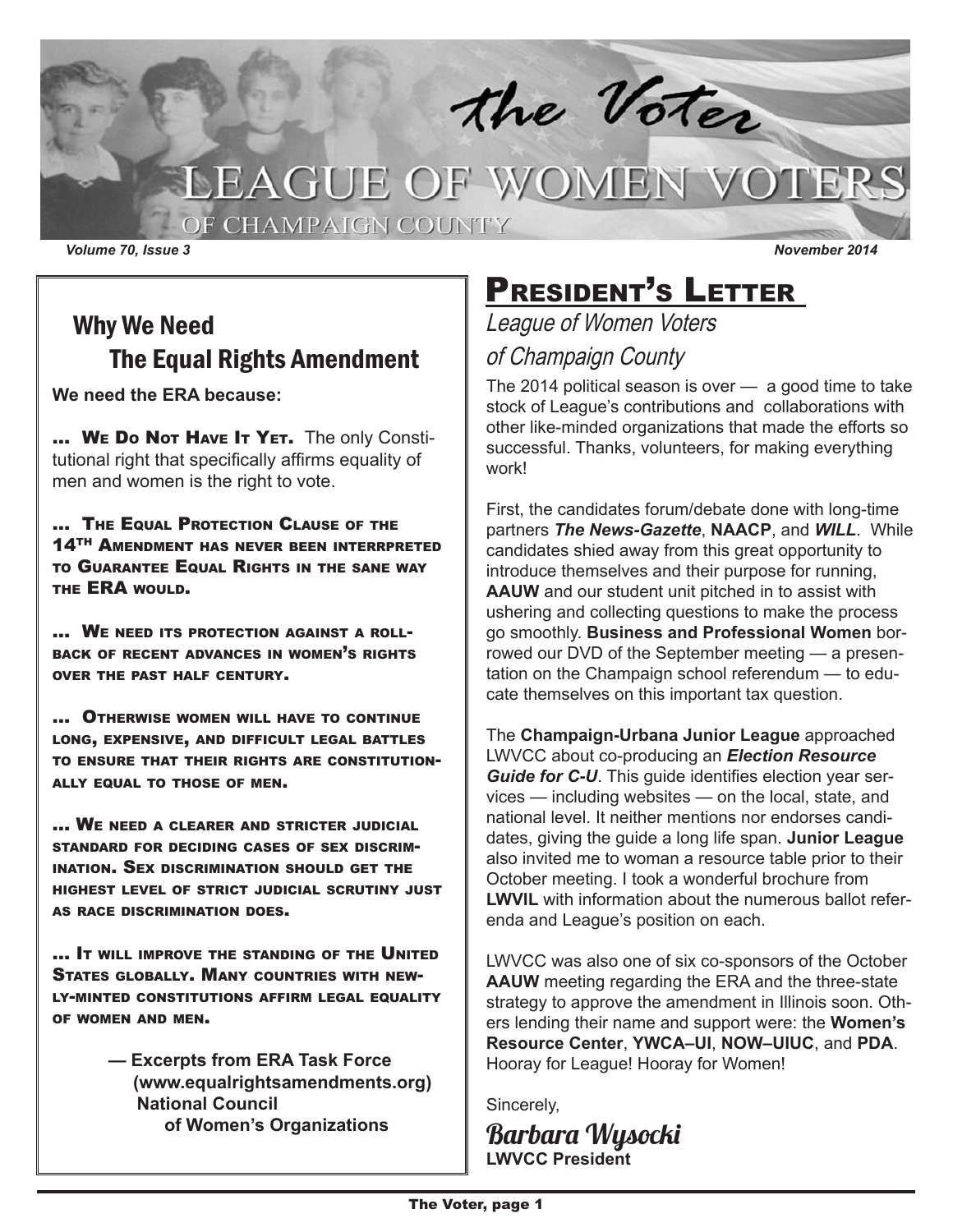### League Charter School Study Ending In November

At their 1 p.m. Nov. 18 monthly meeting at Clark-Lindsey Village, LWVCC members will be asked to come to consensus on a set of questions provided by the state League on the current Charter School position.

The Charter School study committee, which has met twice in October, will be meeting several more times before the November 18 consensus meeting to continue studying the issue and plan the best way to present the topic and the questions to the membership at that time. The results of this consensus meeting are due to the state League by January and will be reported in the December/January *Voter*.

The consensus questions center on accountability, transparency and funding: topics pertinent to the changed nature of charter schools, most particularly in Chicago, since 1997.

The committee hopes that a large number of members are in attendance on November 18.

Three pieces of information that will help prepare you for the meeting:

- What is a charter school? (article below. For complete definition, see *LWVIL prepared document Frequently Asked Questions about Charter Schools, July 24, 2014.*
- lLWVIL's current position on charter schools (article below)
- Video of a Charter School Panel discussion hosted by the League of Women Voters Oak Park/River Forest (9/10/14). View on the Internet at: **https://www.youtube.com/watch?v=oX-OvdZeNv4** or search for *Charter School Study Panel Discussion* on **www.youtube.com**

### Position In Brief: Charter Schools 2001

#### **The League of Women Voters of Illinois believes that:**

- The Illinois State Board of Education should continue to monitor the progress of existing charters before supporting expansion, specifically looking for improvement in individual student test scores and achievement of the specific goals stated in the school's charter.
- Charters should be established by local school boards, with adequate provisions for public education and participation in the decision making process.
- An appeal process to the State Board of Education should remain in place as an option for charters who have been denied by their local school boards.

#### **While we feel that advantages of charters largely outweigh the disadvantages, we have identified the following areas of concern:**

- School funding. Charters do nothing to address the issue of equitable and adequate funding of education, including special education.
- Financial impact on underlying school districts, especially smaller districts. Charters place financial pressure on smaller districts by drawing money out of the traditional public schools.
- Privatization and profit-making. The LWVIL opposes the presence of private, for-profit companies in the governance of public education, as there could be a conflict between the interests of shareholders in the corporation and the citizens of the state.

#### **LWVIL has also identified areas of opportunity resulting from charter schools:**

- Innovation. Charters have a mandate to share innovations in teaching methods, curricula and standards of assessment for all stakeholders.
- Increased parental choice and involvement within the public school system.

### What Is A Charter School? (Partial Definition)

A charter school shall be a public, nonsectarian, nonreligious, non-home based, and non-profit school. A charter school shall be organized and operated as a nonprofit corporation or other discrete, legal, nonprofit entity authorized under the laws of the State of Illinois. *(105 ILCS 5/ Art. 27A-5(a))* 

#### *Note: While in Illinois the charter is held by a nonprofit corporation, that body can hire a for profit management organization to run the school. In other states, there are for-profit charter holders.*

A certified charter shall constitute a binding contract and agreement between the charter school and a local school board. The charter may not waive or release the charter school from the State goals, standards, and assessments… . *(105 ILCS 5/ Art. 27A-6(a) (b))* 

A proposal to establish a charter school shall be submitted to the State Board and the local school board in the form of a proposed contact entered into between the local school board and the governing body of a proposed charter school. *(105 ILCS 5/ Art. 27A-7)*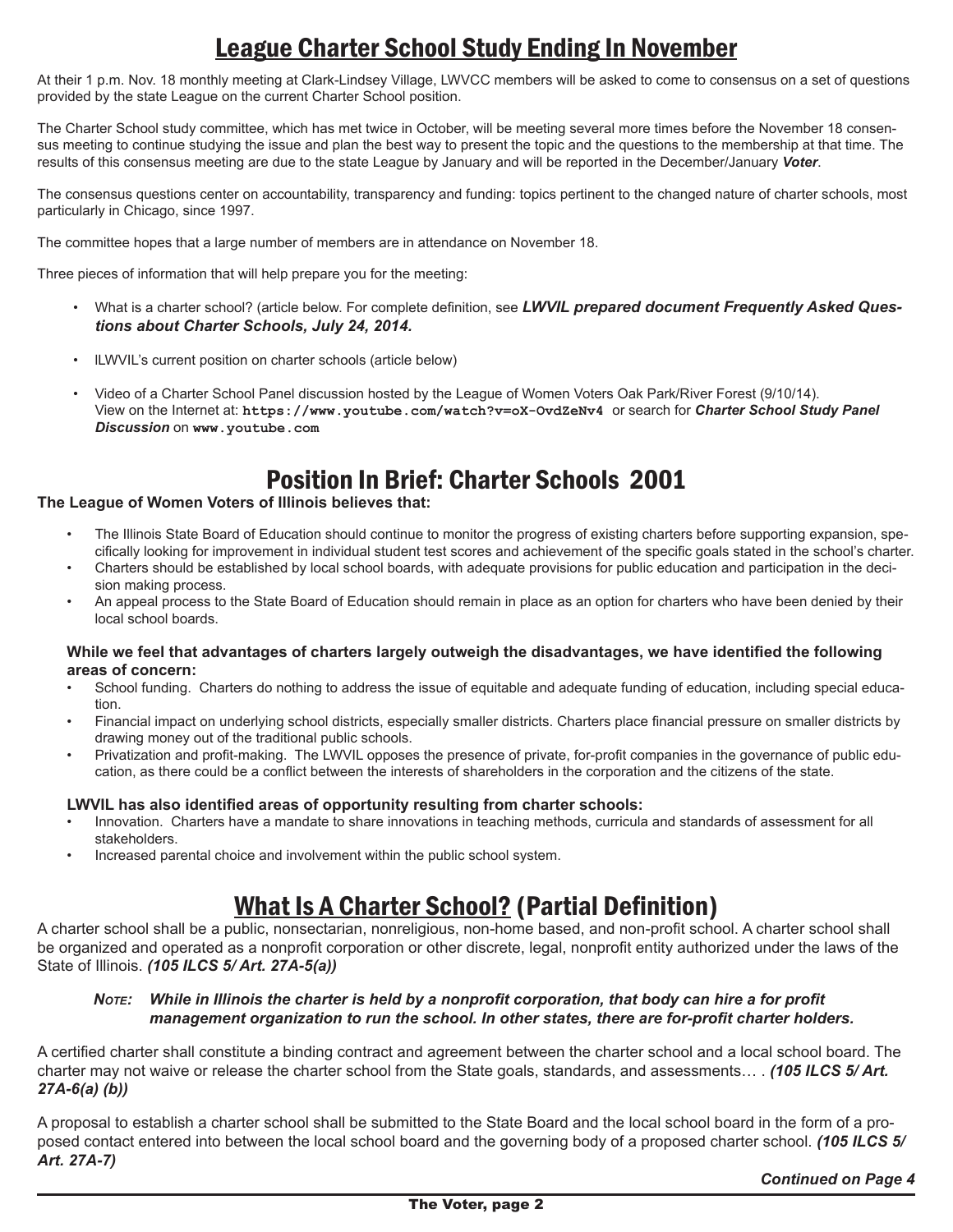### **Membership Form - League of Women Voters of Champaign County** \*\* RENEW ONLINE! www.lwvchampaigncounty.org\*\*

|                                                                                                                                                                                                                                                                                                                                                                                                                                                               |                                                                                                               |  | Date: __________ |                                                                                                                                                                                                                                |
|---------------------------------------------------------------------------------------------------------------------------------------------------------------------------------------------------------------------------------------------------------------------------------------------------------------------------------------------------------------------------------------------------------------------------------------------------------------|---------------------------------------------------------------------------------------------------------------|--|------------------|--------------------------------------------------------------------------------------------------------------------------------------------------------------------------------------------------------------------------------|
|                                                                                                                                                                                                                                                                                                                                                                                                                                                               |                                                                                                               |  |                  | Zip: and the contract of the contract of the contract of the contract of the contract of the contract of the contract of the contract of the contract of the contract of the contract of the contract of the contract of the c |
| Preferred Phone #: ________________________                                                                                                                                                                                                                                                                                                                                                                                                                   | Email: 2008 - 2009 - 2009 - 2009 - 2010 - 2010 - 2011 - 2012 - 2014 - 2014 - 2014 - 2014 - 2014 - 2014 - 2014 |  |                  |                                                                                                                                                                                                                                |
|                                                                                                                                                                                                                                                                                                                                                                                                                                                               | Include this email address in the League Membership Directory? YES NO (please circle one)                     |  |                  |                                                                                                                                                                                                                                |
| Please circle the type of 1 year membership:                                                                                                                                                                                                                                                                                                                                                                                                                  | Individual Dues* \$65,00                                                                                      |  |                  | #New Individual Dues \$32.50                                                                                                                                                                                                   |
| Student Dues* \$5.00 Household Dues* \$97.50                                                                                                                                                                                                                                                                                                                                                                                                                  |                                                                                                               |  |                  | #New Household Dues \$48.75                                                                                                                                                                                                    |
| # Dues for new members, for one year, are half the amount paid by continuing members.<br>" Dues and donations are not tax deductible as charitable contributions from your federal income tax return. You may, however, make a tax deductible<br>contribution to the Education Fund (of LWVCC) by writing a separate check made payable to "LWVIL Education Fund". Please include "Champaign<br>County" on the memo line of your check to the Education Fund. |                                                                                                               |  |                  |                                                                                                                                                                                                                                |
| Please make checks payable to LWVCC, and mail to: Kat Bork 1508 Greenridge Drive, Urbana, Illinois 61802                                                                                                                                                                                                                                                                                                                                                      |                                                                                                               |  |                  |                                                                                                                                                                                                                                |

### Membership News

**Kim DeGiacomo** — Our Student Intern last year is now working with *Teach for America* in a contract school in Chicago. She writes: "… my school has a contract with CPS [Chicago Public Schools]. It is an alternative school serving students 16-21 years old and is run by a corporation. We run on the CPS calendar, serve CPS lunches, etc., but is a lot more structured than CPS schools. I love my school.

I am working with the LWV in my neighborhood to spread information about the upcoming elections to my students! It has been awesome to continue working with the League!"

**Hilary Allen** — Our current student intern will be leav-

ing the UI at the end of the first semester to experience Brazil in an immersion program. In her absence, **Kari Gibson**, the vice-president of the student unit will assume the internship during the second semester. Kari is from Monticello. She and some other members of the student unit will be our guests at the Jan. 20 meeting to give us a recap of the first semester's activities and the plans for second semester.

**Kat Bork** — one of our newer members and now our Membership Manager – successfully passed the Bar Exam in July! On Nov. 6, Kat was officially sworn in as an attorney at a ceremony in Springfield. Now she can hang out her shingle as a lawyer. Nice going!

them the Voter for the next three months.

| <b>LWVCC Board - 2014-2015</b>       |                                                                                                                         | Directors:                                                                                                                                                                                         | <b>Trisha Crowley</b>                                                              |  |  |
|--------------------------------------|-------------------------------------------------------------------------------------------------------------------------|----------------------------------------------------------------------------------------------------------------------------------------------------------------------------------------------------|------------------------------------------------------------------------------------|--|--|
| President:                           | Barbara Wysocki<br>217-367-5014<br>bwysocki16@gmail                                                                     |                                                                                                                                                                                                    | 217-359-2514<br>tcrowley9491@gmail.com<br><b>Theresa Michelson</b><br>217-344-4078 |  |  |
| <b>Vice President:</b><br>Secretary: | Vacant<br>Mary Kay Pleck<br>217-344-3747<br>mkpleck@hotmail.com<br>Sandy Volk<br>217-367-7664<br>sandyvolk803@gmail.com |                                                                                                                                                                                                    | thmichelson@gmail.com<br>Antje Kolodziej<br>217-356-1734<br>antje@illinois.edu     |  |  |
| Treasurer:                           |                                                                                                                         | Do you have friends or acquaintances who might<br>be interested in the League? Email Kat Bork at<br>katdenbk@gmail.com or phone her at (217)840-<br>0450 with names and addresses and we will send |                                                                                    |  |  |